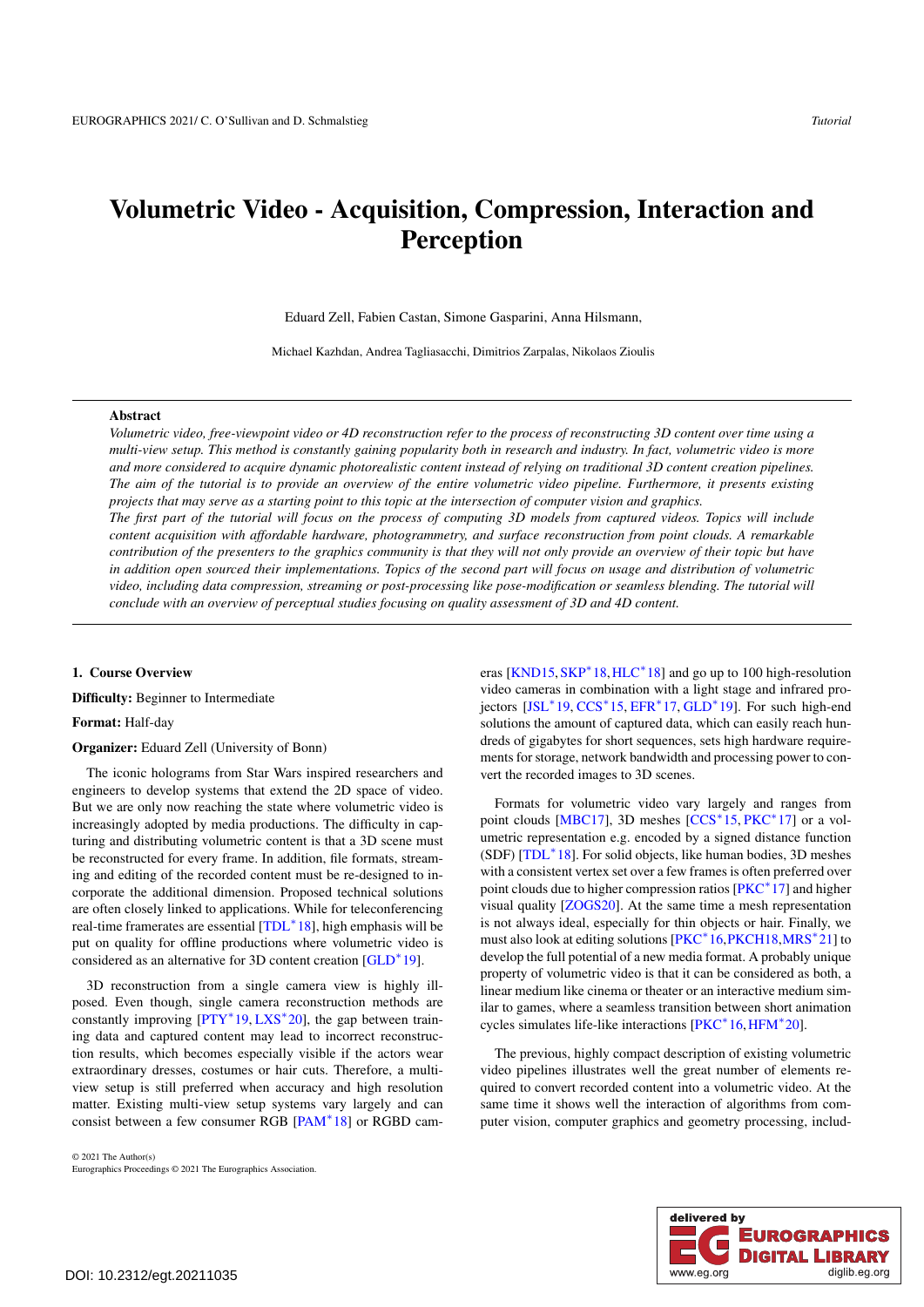ing the side-effect that recent developments in one domain may take some time to be adopted by the other field.

This tutorial has been designed with the following two goals in mind: First, it should provide an overview of aspects required to capture and distribute volumetric content and be a starting point for related literature and open sourced projects. The second central aspect of this tutorial is to raise awareness for related open source projects to facilitate replicating volumetric video pipelines, get access to an implementation of topics described in papers or textbooks, and encourage to contribute to open source projects to increase the personal reputation within the field.

# 2. Schedule

# Part I - Capturing Volumetric Video with Open-Source Tools

- Photogrammetry pipeline (Fabien Castan and Simone Gasparini – 25min)
- Low-cost volumetric video with consumer grade sensors (Dimitris Zarpalas and Nikolaos Zioulis - 25min)
- Poisson surface reconstruction (Misha Kazhdan - 25min)

# Part II - Beyond Capturing

- 4D compression and streaming (Andrea Tagliasacchi - 20min)
- Interactive volumetric videos (Anna Hilsmann - 30min)
- Perceptual aspects on volumetric video quality (Eduard Zell - 20min)

## 3. Lecturer Biographies

Fabien Castan is an R&D engineer at Technicolor Production Services. He is specialized in computer vision for Visual Effects. Graduated from IMAC engineering school (Image Multimedia Audiovisual and Communication), he previously worked at Duran Duboi, Ubisoft Motion Pictures and Mikros Image. He has worked on several research projects (French ANR and European projects) in the field of photogrammetry.

Simone Gasparini is an assistant professor at Toulouse INP and a member of the REVA research team at IRIT in Toulouse, France. He holds an M.Sc. in computer engineering from the Politecnico di Milano and a Ph.D. in Information Technology from the same institution. His research domain is Computer Vision, with a particular focus on structure from motion, 3D reconstruction, augmented reality and camera models and geometry.

Dimitrios Zarpalas is a senior researcher (grade C) at the Information Technologies Institute (ITI) of the Centre for Research and Technology Hellas (CERTH). He holds the diploma of Electrical and Computer Engineer from Aristotle University of Thessaloniki, A.U.Th, an MSc in computer vision from The Pennsylvania State University, and a PhD in medical informatics (Health Science School, department of Medicine, A.U.Th). He joined ITI in 2008, as an Associate Researcher. His main research interests are on 3D/4D computer vision and machine learning, volumetric

video, 4D reconstruction of moving humans, their compression and transmission in real-time; 3D motion capturing, analysis and evaluation; 3D medical image processing and shape analysis of anatomical structures.

Nikolaos Zioulis is an R&D engineer collaborating with the Information Technologies Institute (ITI) of the Centre for Research and Technology Hellas (CERTH). He holds the diploma of Electrical and Computer Engineer from the Aristotle University of Thessaloniki, (A.U.Th), and is currently pursuing his PhD jointly at CERTH/ITI and Universidad Politécnica de Madrid (UPM). His research interests lie at the intersection of computer vision, computer graphics and machine learning. He is also the technical lead of the low-cost Volumetric Capture platform developed by the Visual Computing Lab of CERTH/ITI.

Michael Kazhdan is a professor in the Computer Science Department at Johns Hopkins University. His research has focused on the challenge of surface reconstruction and considers the manner in which Stokes's Theorem can be used for distributed and out-ofcore reconstruction of high-resolution models from data consisting of billions of points. He has also been working on problems in the domain of image-processing, developing efficient streaming algorithms for solving the large sparse linear systems associated with modeling terapixel images in the gradient-domain, and on problems in geometry processing, focusing on the evolution of signals on surfaces, as well as the evolution of the surfaces themselves.

Andrea Tagliasacchi is a staff research scientist at Google Brain and an adjunct faculty in the computer science department at the University of Toronto. His research focuses on 3D perception, which lies at the intersection of computer vision, computer graphics and machine learning. In 2018, he was invited to join Google Daydream as a visiting faculty and eventually joined Google full time in 2019. Before joining Google, he was an assistant professor at the University of Victoria (2015-2017), where he held the "Industrial Research Chair in 3D Sensing". His alma mater include EPFL (postdoc) SFU (PhD, NSERC Alexander Graham Bell fellow) and Politecnico di Milano (MSc, gold medalist).

Anna Hilsmann heads the research group on Computer Vision & Graphics at the Fraunhofer Heinrich-Hertz-Institute in Berlin, Germany, since 2015. She holds a diploma in Electrical Engineering from RWTH Aachen University and a PhD degree in Computer Science (with distinction) from Humboldt University of Berlin. Her research focuses on 2D/3D image and video analysis and synthesis covering the whole processing chain from capturing, image-and video analysis and understanding to modelling and rendering, and lies at the intersection of computer vision, computer graphics and machine learning.

Eduard Zell is heading the research group on 4D Crop Reconstruction at the University Bonn (Germany), since summer 2020. Previously, we worked on volumetric video as well as character creation, perception and animation in academia or industry. He is recipient of the Eurographics PhD Award and the best thesis of the faculty award (Bielefeld University). Previous positions and educational background include Trinity College Dublin (Ireland), KAIST (South Korea) and Bournemouth University (UK).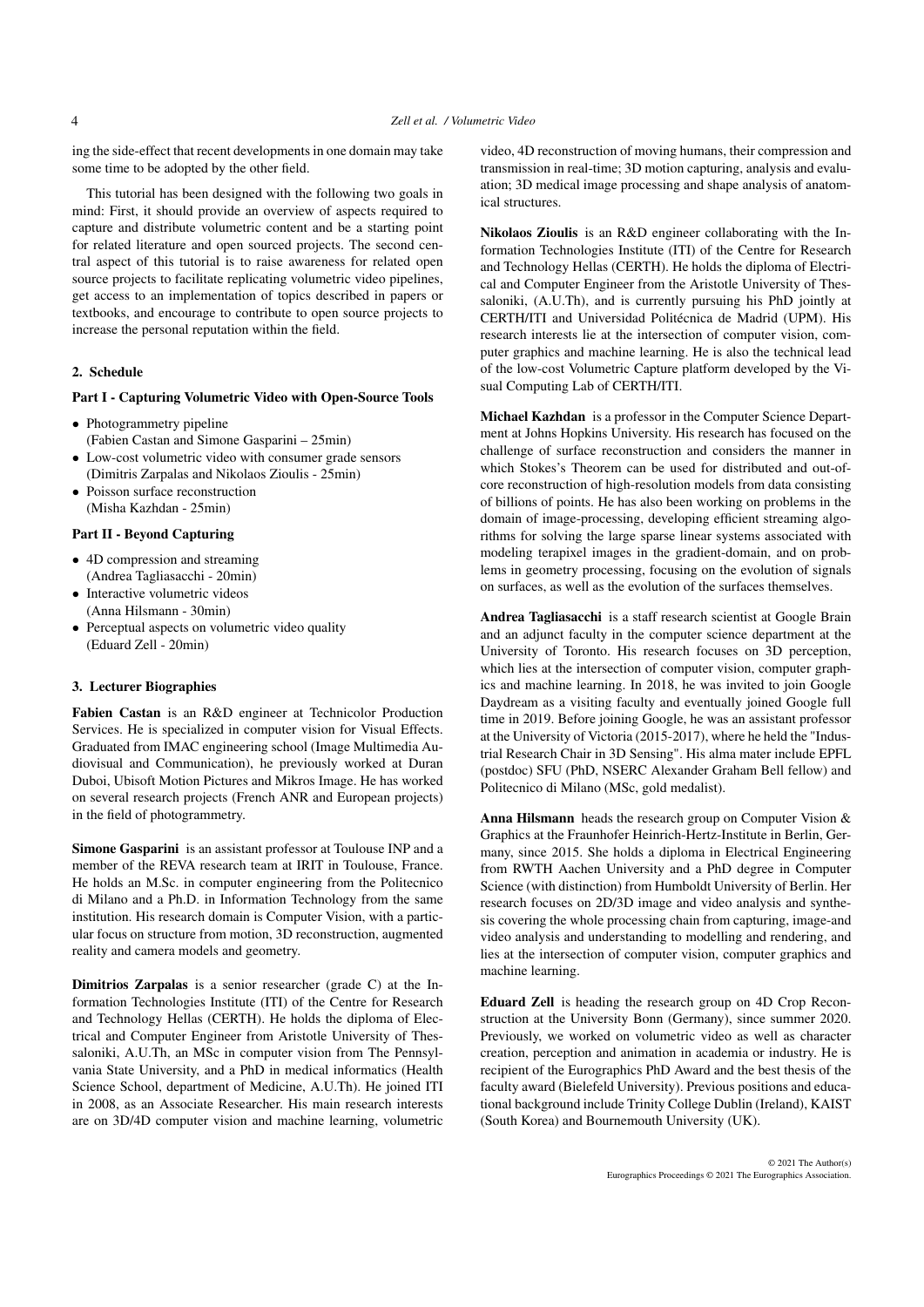## <span id="page-2-0"></span>4. Extended Abstracts

# 4.1. Photogrammetry pipeline

The ability to quickly generate a 3D model of an object is a key problem in many applications, from the reverse engineering for 3D printing to the content creation for Mixed Reality applications and Visual Special Effects (VFX). In recent years, many solutions have been proposed to generate 3D models from images using the well known techniques of photogrammetry and stereo-vision.

In this tutorial we will present Meshroom, an open-source software for 3D reconstruction from images. We will introduce its graphical interface and show how you can use it. We will present an example of usage in production in the context of VFX. We will then detail the photogrammetry pipeline regarding both the sparse and the dense part of the reconstruction pipeline. In the former, we will address the steps, from the feature extraction and matching to the Structure-from Motion to estimate the camera poses and generate the sparse point cloud of the scene. For the dense reconstruction part, we will present the algorithms for estimating the depth maps, generating the mesh surface and finally texture it. We will also present some good practices and recommendations for the images acquisition as it is fundamental for the quality of the final model.

Meshroom: [github.com/alicevision/meshroom](https://github.com/alicevision/meshroom)

### 4.2. Low-cost volumetric video with consumer grade sensors

While high-end setups currently support different facets of volumetric capture technology applications like content creation and live telepresence, there is a need to transition towards lower cost, portable setups for digitizing human performances, which are also more suitable for experimentation and accessible research. To encourage progress towards this, a low-cost Volumetric Capture sys-tem [\[SKP](#page-4-5)<sup>\*</sup>18] was developed and made openly available along with documentation covering both its software and hardware aspects.

In this tutorial, apart from presenting and documenting its operational details, we will offer insights for its various design choices, the challenges that were encountered, and the lessons learned. These span both hardware and software topics like the selection of sensors, the balancing of processing power and costs, the design of the system, and even tripod mounts to ensure the portability of the setup. The presented system has been remotely and on-site deployed in various places around the globe as one of its central design goals apart from affordability was its portability and usability. The tutorial will also describe how these two important components for the aforementioned aspects have been addressed, namely the spatial [\[SDT](#page-4-14)<sup>∗</sup> 20] (*i.e.* StructureNet) and temporal alignment of the sensors, in ways that are sensor-agnostic – allowing for hybridsensor deployments – and scalable, offering flexible capturing scenarios. However, as expected, these design choices come at a cost, and the limitations of this approach will also be presented and discussed. Finally, the tutorial will present the work that has been supported and enabled by this low-cost volumetric capture system, showcasing potential uses. More importantly, taking into account the ongoing data-driven revolution, such systems can be used for easily collecting volumetric datasets, with an example being HU-MAN4D [\[CSB](#page-3-4)<sup>∗</sup> 20].

Volumetric Capture: [vcl3d.github.io/VolumetricCapture/](https://vcl3d.github.io/VolumetricCapture/) StructureNet: [vcl3d.github.io/StructureNet/](https://vcl3d.github.io/StructureNet/)

## 4.3. Poisson surface reconstruction

Reconstructing surfaces from scanned 3D points has been an ongoing research area for several decades, and has only become more important as commodity 3D scanners have become ubiquitous. Classically, approaches for surface reconstruction have approached the problem in one of three ways: (1) fitting a simplicial complex to the point cloud and labeling simplices as either *interior* or *exterior*; (2) evolving a base surface so that it fits the points; or (3) fitting an implicit function to the point cloud and extracting an appropriate level-set using algorithm like Marching Cubes [\[LC87\]](#page-4-15).

In this tutorial we will review the Poisson Reconstruction method [\[KBH06,](#page-4-16) [KH13\]](#page-4-17), an implicit method that takes as its input an oriented point cloud and returns a surface that is robust to noise, non-uniform sampling, and registration error. The key idea is to show that an oriented input cloud can be treated as a sampling of the gradient of field of an implicit function (specifically, the indicator function) resulting in a method reducing the reconstruction problem to the solution of a Poisson equation. Using an adapted spatial data-structure to discretize the Poisson equation, the reconstruction problem can be solved in time that is linear in the size of the input. We will look at how the method can be refined by incorporating positional interpolation constraints. And, time-permitting, we will consider how Dirichlet boundary constraints can be incorporated [\[KCRH20\]](#page-4-18) to place hard constraints on the location of the reconstructed surface.

Poisson Reconstruction: [github.com/mkazhdan/PoissonRecon](https://github.com/mkazhdan/PoissonRecon)

## 4.4. 4D compression and streaming

We describe a realtime compression architecture for 4D performance capture that is orders of magnitude faster than previous state-of-the-art techniques, yet achieves comparable visual quality and bitrate. We note how much of the algorithmic complexity in traditional 4D compression arises from the necessity to encode geometry using an explicit model (i.e. a triangle mesh). In contrast, we propose an encoder that leverages an implicit representation (namely a Signed Distance Function) to represent the observed geometry, as well as its changes through time. We demonstrate how SDFs, when defined over a small local region (i.e. a block), admit a low-dimensional embedding due to the innate geometric redundancies in their representation. We then propose an optimization that takes a Truncated SDF (i.e. a TSDF), such as those found in most rigid/non-rigid reconstruction pipelines, and efficiently projects each TSDF block onto the SDF latent space. This results in a collection of low entropy tuples that can be effectively quantized and symbolically encoded. On the decoder side, to avoid the typical artifacts of block-based coding, we also propose a variational optimization that compensates for quantization residuals in order to penalize unsightly discontinuities in the decompressed signal. This optimization is expressed in the SDF latent embedding, and hence can also be performed efficiently. We demonstrate our compression/decompression architecture by realizing, to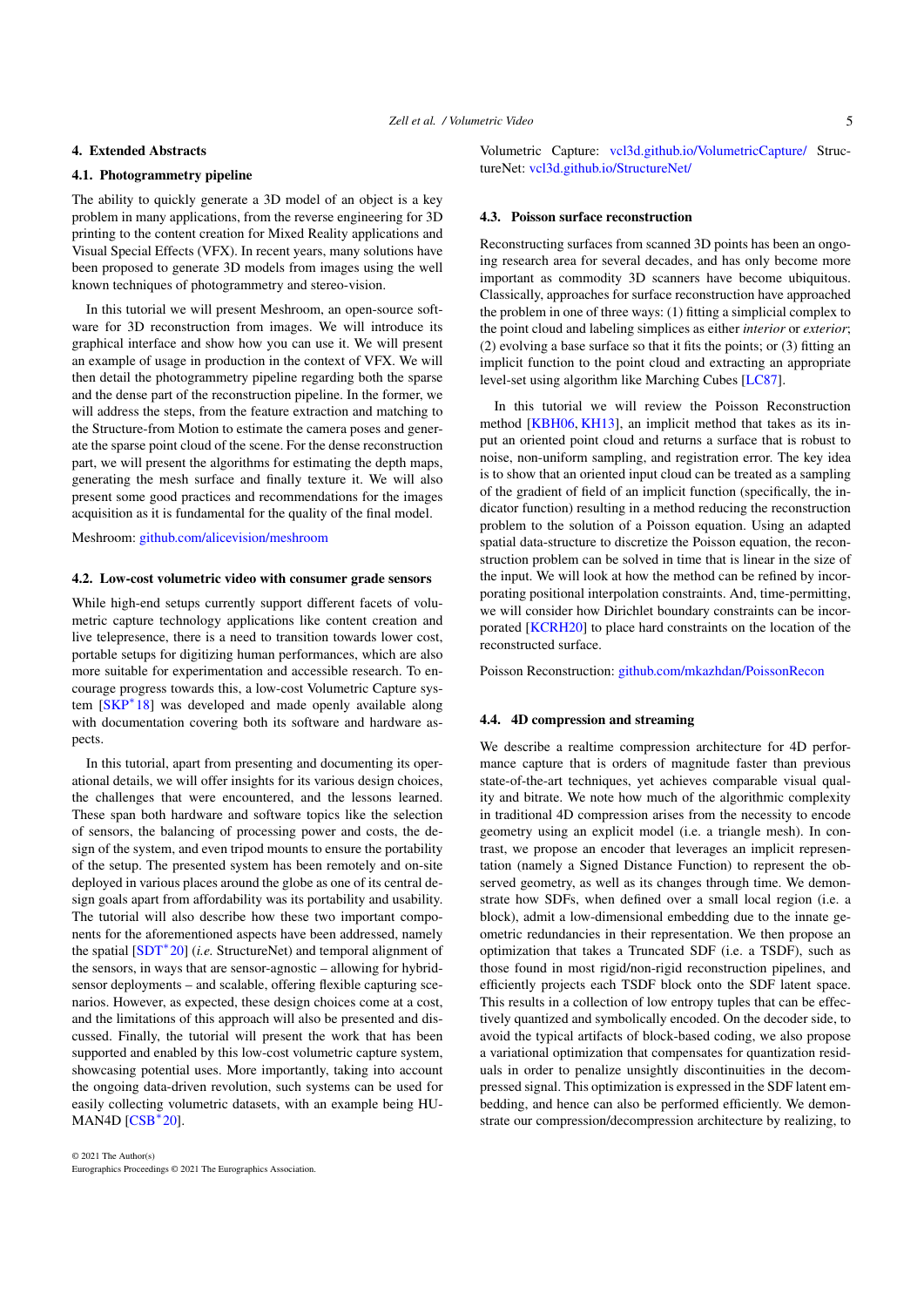<span id="page-3-6"></span>the best of our knowledge, the first system for streaming a real-time captured 4D performance on consumer-level networks [\[TDL](#page-4-0)<sup>∗</sup> 18].

In follow-up work [\[TSC](#page-4-19)<sup>∗</sup> 20] we compressed the TSDF further by relying on a block-based neural network architecture trained end-to-end. To prevent topological errors, we losslessly compress the signs of the TSDF, which also upper bounds the reconstruction error by the voxel size. To compress the corresponding texture, we designed a fast block-based UV parameterization, generating coherent texture maps that can be effectively compressed using existing video compression algorithms.

#### 4.5. Towards Animations Volumetric Video

Photo-realistic modelling and rendering of humans is extremely important for virtual reality (VR) environments, as the human body and face are highly complex and exhibit large shape variability but also, especially, as humans are extremely sensitive to looking at humans. Further, in VR environments, interactivity plays an important role. While purely computer graphics modeling can achieve highly realistic human models, achieving real photo-realism with these models is computationally extremely expensive. Hence, more and more hybrid methods have been proposed in recent years. We will address the creation of high-quality animatable volumetric video content of human performances. Going beyond the application of free-viewpoint volumetric video, these methods allow re-animation and alteration of an actor's performance through (i) the enrichment of the captured data with semantics and animation properties and (ii) applying hybrid geometry- and video-based animation methods that allow a direct animation of the high-quality data itself instead of creating an animatable model that resembles the cap-tured data [\[HFM](#page-3-3)<sup>\*</sup>20]. Semantic enrichment and geometric animation ability can be achieved by establishing temporal consistency in the 3D data [\[MHE19\]](#page-4-20), followed by an automatic rigging of each frame using a parametric shape-adaptive full human body model. We will especially cover geometry- and video-based animation approaches that combine the flexibility of classical CG animation with the realism of real captured data. For pose editing, we will address example-based animation methods that exploit the captured data as much as possible combined with kinematic animation of the captured frames to fit a desired pose.

These methods can be combined with neural animation approaches [\[PHE20,](#page-4-21) [PHE21\]](#page-4-22), to learn the appearance of regions that are challenging to synthesize, such as the teeth or the eyes, to fill in missing regions realistically in an autoencoder-based approach. We will cover the full pipeline from capturing and producing highquality video content, over the enrichment with semantics and deformation properties for re-animation and processing of the data for the final hybrid animation. Our approach consist of a neural face model created from volumetric performances that provides a parametric representation of facial expression and speech. This neural model allows synthesizing detailed facial expressions and to interpolate faithfully between expressions. Based on this model, we present an example-based animation approach that can synthesize consistent face geometry and texture according to a low dimensional expression vector. The texture is represented as dynamic textures reconstructed from the volumetric data. Additionally, we trained an auto-regressive network to learn the dynamics of speech and disentangles style which enables us to animate visual speech directly from text/visemes and perform simple and fast facial animation based on a high-level description of the content and to capture and adjust the style of facial expressions by modifying the low dimensional style vector.

#### 4.6. Perceptual aspects on volumetric video quality

Although, multi-view setups are generic to the captured content, they are dominantly used for human performances. Eye tracking experiments reveal that strong differences exist between the fixation time of different body parts suggesting that the head and upper torso should have substantially higher reconstruction quality than the remaining body parts [\[MLH](#page-4-23)<sup>∗</sup>09]. General perceptual experiments on meshes and 4D sequences suggest that smooth deformations, both in spatial and temporal domain, are less noticeable than high-frequency noise. Interestingly not only the type of deformation, but also the surface of the model has a strong influence whether the artifacts will be noticeable or not. While inaccuracies are easily recognized on smooth surfaces the same inaccu-racies may remain unnoticed on rough surfaces [\[VS11,](#page-4-24) [CLL](#page-3-5)<sup>∗</sup>13]. But not only the surface itself, but also the type of the representation seems to have a large impact on the perceived quality. Given the existing compression algorithms for point clouds and polygon meshes, mesh representations seem to achieve a better trade-off between perceived quality and compression rate [\[ZOGS20\]](#page-4-10). Finally, low level cues which have been studied extensively in the context of low polygon modelling and LOD creation will be considered as well  $[LRC^*03]$  $[LRC^*03]$ .

#### <span id="page-3-1"></span>References

- [CCS∗15] COLLET A., CHUANG M., SWEENEY P., GILLETT D., EVSEEV D., CALABRESE D., HOPPE H., KIRK A., SULLIVAN S.: High-quality streamable free-viewpoint video. *ACM Trans. Graph. 34*, 4 (July 2015). [doi:10.1145/2766945](https://doi.org/10.1145/2766945). [1](#page-0-0)
- <span id="page-3-5"></span>[CLL<sup>\*</sup>13] CORSINI M., LARABI M. C., LAVOUÉ G., PETŘÍK O., VÁŠA L., WANG K.: Perceptual metrics for static and dynamic triangle meshes. *Computer Graphics Forum 32*, 1 (2013), 101–125. [doi:](https://doi.org/https://doi.org/10.1111/cgf.12001) [https://doi.org/10.1111/cgf.12001](https://doi.org/https://doi.org/10.1111/cgf.12001). [4](#page-3-6)
- <span id="page-3-4"></span>[CSB∗20] CHATZITOFIS A., SAROGLOU L., BOUTIS P., DRAKOULIS P., ZIOULIS N., SUBRAMANYAM S., KEVELHAM B., CHARBONNIER C., CESAR P., ZARPALAS D., KOLLIAS S., DARAS P.: Human4d: A human-centric multimodal dataset for motions and immersive media. *IEEE Access 8* (2020), 176241–176262. [doi:10.1109/ACCESS.](https://doi.org/10.1109/ACCESS.2020.3026276) [2020.3026276](https://doi.org/10.1109/ACCESS.2020.3026276). [3](#page-2-0)
- <span id="page-3-2"></span>[EFR∗17] EBNER T., FELDMANN I., RENAULT S., SCHREER O., EIS-ERT P.: Multi-view reconstruction of dynamic real-world objects and their integration in augmented and virtual reality applications. *Journal of the Society for Information Display 25*, 3 (2017), 151–157. [doi:](https://doi.org/https://doi.org/10.1002/jsid.538) [https://doi.org/10.1002/jsid.538](https://doi.org/https://doi.org/10.1002/jsid.538). [1](#page-0-0)
- <span id="page-3-0"></span>[GLD∗19] GUO K., LINCOLN P., DAVIDSON P., BUSCH J., Y<sup>U</sup> X., WHALEN M., HARVEY G., ORTS-ESCOLANO S., PANDEY R., DOUR-GARIAN J., TANG D., TKACH A., KOWDLE A., COOPER E., DOU M., FANELLO S., FYFFE G., RHEMANN C., TAYLOR J., DEBEVEC P., IZADI S.: The relightables: Volumetric performance capture of humans with realistic relighting. *ACM Trans. Graph. 38*, 6 (Nov. 2019). [doi:10.1145/3355089.3356571](https://doi.org/10.1145/3355089.3356571). [1](#page-0-0)
- <span id="page-3-3"></span>[HFM∗20] HILSMANN A., FECHTELER P., MORGENSTERN W., PAIER W., FELDMANN I., SCHREER O., EISERT P.: Going beyond free viewpoint: creating animatable volumetric video of human performances. *IET*